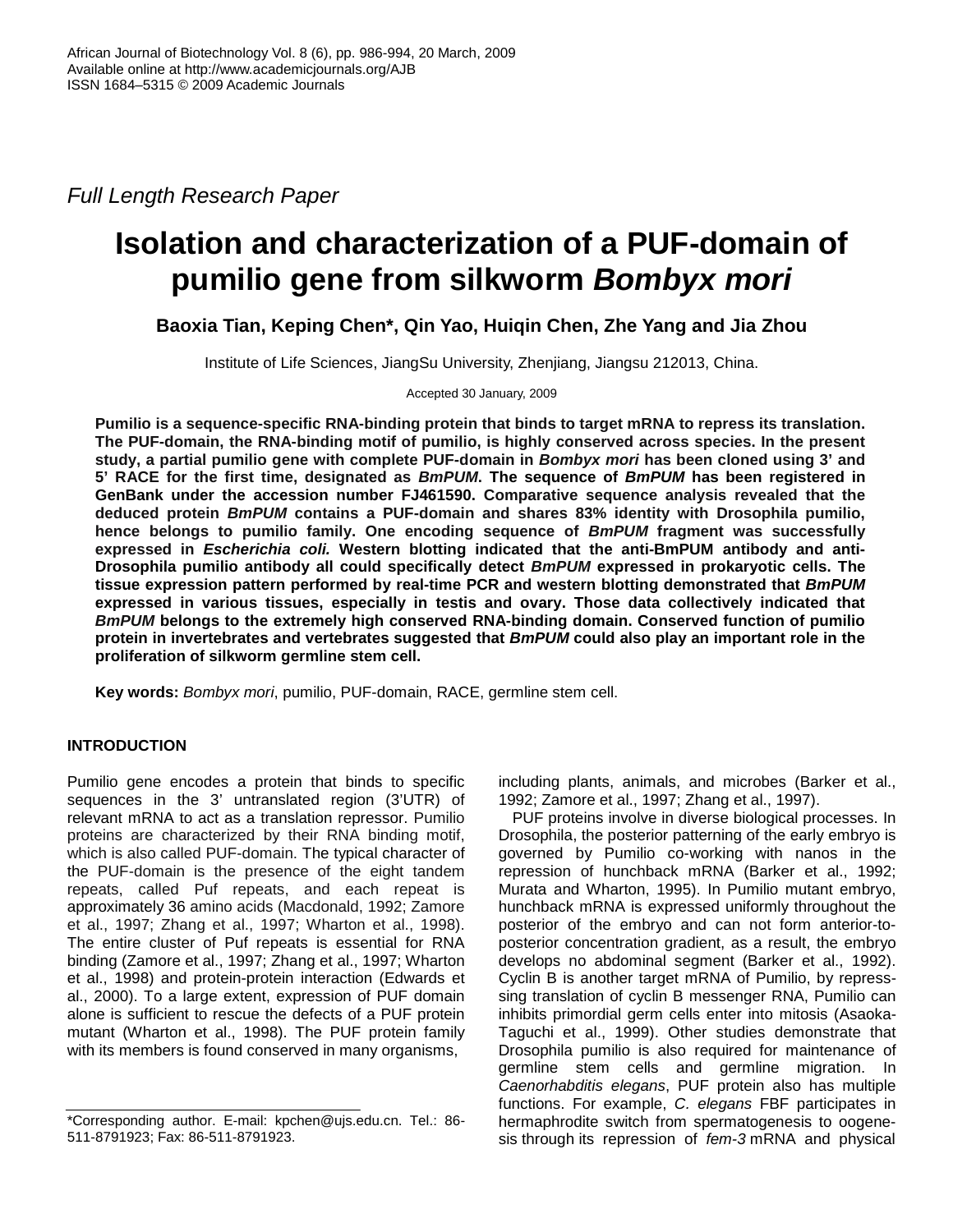interaction with nanos (Kraemer et al., 1999). FBF also controls germline stem cells by repressing gld-1 mRNA. In an FBF mutant, germline proliferation is initially normal, but stem cells are not maintained (Luitjens et al., 2000). Besides the function we discussed above, *C. elegans* PUF protein also required for germline survival, germline migration and germline mitotic arrest during embryogenesis (Kraemer et al., 1999; Subramaniam and Seydoux, 1999). Studies on *S. cerevisiae* find that PUF proteins are related with aging, mating-type switching and mitochondrial function. Thus, the conserved biochemical features and genetic function of PUF protein family members have identified from studies of model organisms.

Whereas the biological function of pumilio proteins have been gradually revealed in other organisms, there are scarcely related reports about pumilio gene in *Bombyx mori.* In the present study, we have therefore cloned and expressed a fragment of *BmPUM* for the first time and produced the antiserum to verify this gene in *B. mori*. In addition, bioinformatics tools were also used to analyze this gene, including conserved domain analysis and phylogenetic analysis. Through these analyses, we obtained primary information about this gene, which will provide a new insight into the further studies.

#### **MATERIALS AND METHODS**

#### **Animal materials**

The 306 strain of *B. mori* was inbred in our lab. All used tissues were separated from feeding fifth instar larva at the  $5<sup>th</sup>$  day of the silkworm and used in RNA extraction and protein extraction immediately.

#### **RNA extraction and cDNA synthesis**

Total RNAs of different tissues including ovary, testis, fat body, silk gland, midgut, Malpighian tubules and blood-lymph were extracted using TRIzol Reagent (Invitrogen™ Co). Every step was performed according to the manufacturer's instruction. cDNAs were synthesized by using M-Mlv Reverse Transcriptase. The quality and concentration of RNA sample was examined by ethidium bromide (EB)-stained agarose gel electrophoresis and Gene spec III (Naka Instruments Co., Ltd.).

#### **Pumilio gene cloning by RACE**

Total RNA was extracted from the silkworm testis with TRIzol reagent (InvitrogenTM Co). Every step was performed following the instruction manual. Finally, the total RNA inspected with Gene spec III (Naka Instruments Co., Ltd.). The first-strand cDNA was synthesized by superscript III (Invitrogen™.Co). An expression sequence tag (GenBank no AU002534) was obtained by using Drosophila pumilio protein blast in NCBI (http://www.ncbi.nlm.nih.gov/) EST database. Then PCR was performed using the primers were designed to amplify this EST. The PCR product was purified and sub-cloned into pMD18-T vector followed by transformed *Escherichia coli* (TG1strain). Plasmid was purified, the sequencing was performed using an automatic sequencer: CEQ8000 (Beckman Company).

The 3' end of the pumilio cDNA from testis was performed with 3' RACE. The first-strand cDNA was synthesized from 2 ug of total RNA using a cDNA synthesis primer AP (5'- GGCCACGCGTCGACTAGTAC (T) 16-3'). The first round of PCR was performed with gene specific primer S1 (5' gtcaagtgtacgcgctgtcc-3') and AP primer, then nested PCR was performed using 2 ul of the first PCR product with gene specific primer S2 (5'-atgcccacacagaccaactc-3') and the abridged universal amplification primer (AUAP, 5'-GGCCACGCGTCGACTAGTAC-3'). The PCR product was purified and sub-cloned into pMD18-T vector followed by sequencing.

5' RACE method was introduced to obtain the 5' end of the pumilio gene. Based on the only homology EST (expression sequence tag), two gene specific primers A1 (5' cgtgtccgtcgagttttctg-3') and A2 (5'-atagactcgagcgccttctg-3') were synthesized and subsequently used to amplify the 5' end of pumilio gene. The first-strand cDNA for 5' RACE was synthesized followed by tailing cDNA with oligo (C). The first round of PCR was performed with A1 primer and Abridged Anchor Primer (AAP, 5'- GGCCACGCGTCGACTA GTACGGGIIGGGIIGGGIIG-3'). The first round PCR product was diluted 50-fold for nested PCR with the second round of amplification with A2 and AUAP. Under the same condition performed in the first round of PCR, the 5' RACE product was purified and sub-cloned into pMD18-T vector followed by sequencing.

#### **Sequence comparison, protein prediction and phylogenetic analysis**

Sequence assembling was carried out with DNAStar. Protein deduction, blasting, and domain prediction were performed at NCBI (http://www.ncbi.nlm.nih.gov/blast/Blast.cgi) and ExPASy (http://expasy.org/tools/dna. html), respectively. The protein sequence similarity analysis was dealt with ClustalW and BOXSHADE. Phylogenetic tree was made by ClustalW software.

## **Protein expression, purification and polyclonal antiserum production**

One encoding fragment (603bp) of pumilio protein was amplified from testis cDNA using a sense primer 5- GCGGATCCGAGTCTATCCCGCCTGAACA -3 (containing the BamHI site) and an antisense primer 5- GGGAAGCTTCGGTCGGATCTTGTGCAT -3 (containing the HindIII site). The PCR product was cloned to pMD18-T vector and then transformed into *E. coli* (TG1). The positive clones were verified by digesting with BamHI and HindIII restriction enzymes. Then the digested fragment was subcloned into the pET30a expression vector and transformed into *E. coli* (BL21). Positive clones were confirmed by restriction digestion. For expression of recombinant protein, a positive clone was cultured in LB medium supplied with Kanamycin (50 µg/ mL) at 37°C with shaking to  $A_{600}$  about 0.6. The culture was then induced with IPTG (final concentration of 0.2 mmol/ L) and further cultured at 37°C. At last, 12% SDS polyacrylamide gel was used to analyze the recombinant protein. After electrophoresis, the gel was stained with Coomassie Brilliant Blue R250 to visualize the protein bands.

To purify pumilio-6His fusion protein, the induced bacteria was collected, lysised by sonication, and the products were purified using the Ni resin (QIAGEN, USA), and verified by SDS-PAGE. At last, the purified recombinant protein was used to immunize New Zealand white rabbits to raise polyclonal antibodies. Antisera were tested by western blot using recombinant proteins and tissue homogenates.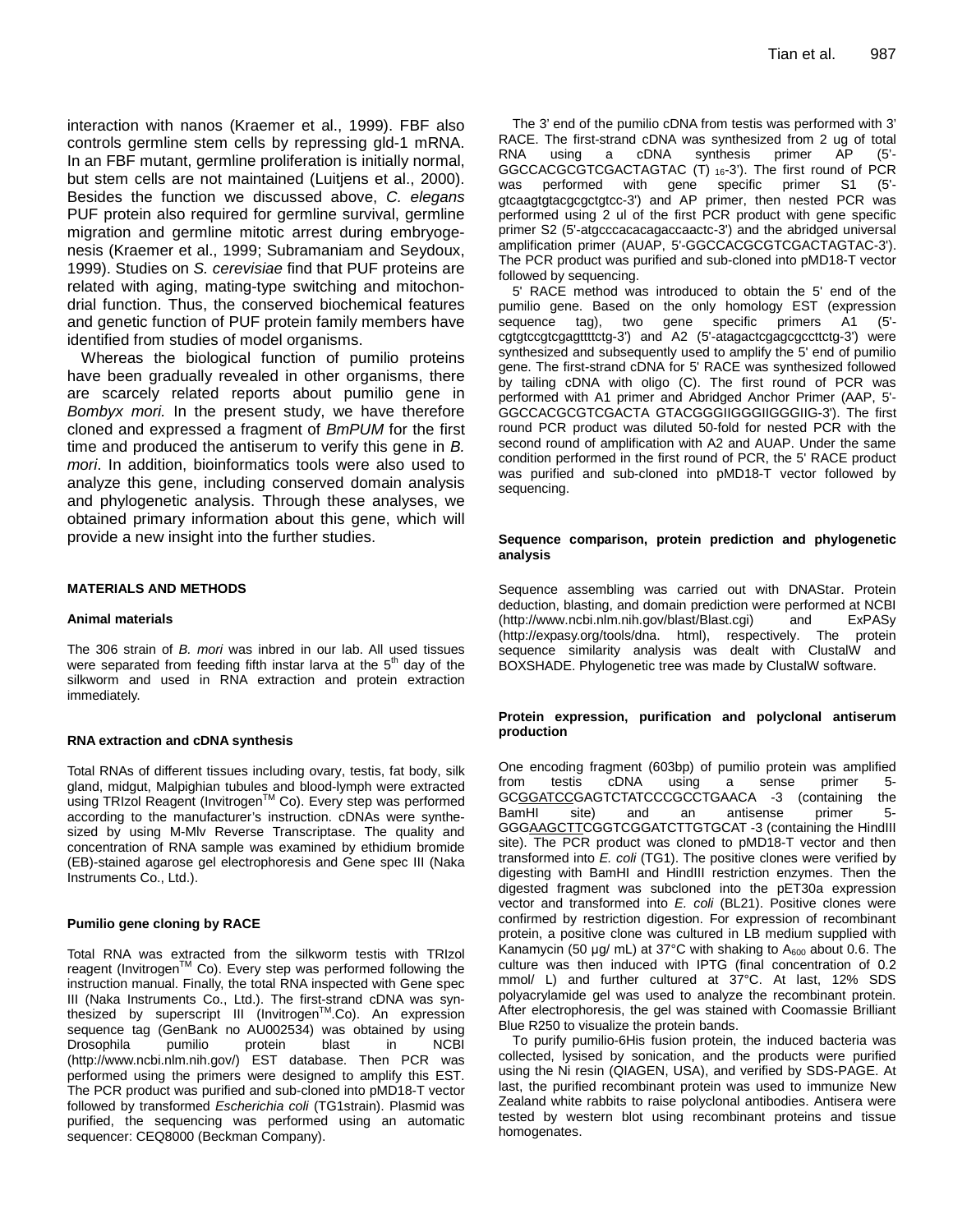## **Real-time quantitative reverse transcription-polymerase chain reaction (RT-PCR)**

Total RNAs were prepared from silkworm tissues (ovary, testis, fat body, silk gland, midgut, Malpighian tubules and blood-lymph). Two microgram of total RNA was reverse-transcribed with Oligo (dT) 12- 18 (500g/ml) and M-MLV reverse transcriptase (Takara) in a total volume of 20ul at 42°C for 60 min. Real-time quantitative PCR was performed with SYBR $^\circ$  Premix Ex Taq $^{\text{\tiny{\textsf{TM}}}}$  kit (Takara) and the amplification was detected using the STRATAGENE Mx 3000P™ (USA) according to the manufacturer's protocol. Pumilio-F (CTCGCCAACCACATCGTC) and (TGTTGTTCAGGCGGGATAG) was used as primers. The RT-PCR reaction for the housekeeping gene *Bm-Actin* (GenBank Acc. No NM\_001126254) was also performed as an internal control.

# **Western blotting**

Silkworm tissues were homogenized in lysis buffer (1% Triton X-100, 150 mM NaCl, 20 mM TRIS-HCl pH 7.4) containing four kinds of protease inhibitors: PMSF  $(35 \text{ µq/ml})$ ; EDTA  $(0.3 \text{ mq/ml})$ ; Pepstatin (0.7  $\mu$ g/ml); Leupeptin (0.5  $\mu$ g/ml). The supernatant was saved after tissue lysate being centrifugated at 12,000 g for 10 min, and the protein concentration was determined with the Bradford' method (Bradford, 1976). Protein samples (60 µg protein) were subjected to SDS-polyacrylamide gel electrophoresis (10% gel). After the protein samples were transferred onto PVDF membrane, the membrane was incubated with polyclonal antibody (1:1,000 dilution) which raised against the PUF-domain of Drosophila Pumilio (Macdonald, 1992) and BmPUM. Since the amino acid identities of the PUF-domain between Drosophila Pumilio and BmPUM had exceeded 80%, we strongly expected that the antibody would recognize BmPUM with similar sensitivity. Antibody detection was accomplished by incubation membrane with horseradish-peroxidase-conjugated secondary antibody (1:1,000). The peroxidase activity was developed with  $0.1\%$  H<sub>2</sub>O<sub>2</sub> and 3, 3'diaminobenzidine (DAB) as a chromogenic substrate.

# **RESULTS**

# **Isolation of** *Bombyx mori* **pumilio cDNA**

Since PUF-domain was strictly conserved, the protein sequence of Drosophila Pumilio was used as the probe to blast in NCBI, and the only cDNA fragment (GenBank no AU002534) of *B. mori* with high homology was obtained and initially amplified as the core sequence. Sequence alignment showed that this core sequence possesses 84% homology with Drosophila Pumilio gene implying that it was probably a partial sequence of pumilio gene. Then a 1,543 bp cDNA fragment was obtained by 3' RACE. We cloned this fragment to pMD18-T vector and then sequenced it. The obtained sequence was found overlap 50 bp with the core sequence, following the analysis by DNAstrar software. Meanwhile, 5' RACE produced a 377 bp fragment with 75 bp overlap with the core sequence. Assembled by DNAstar software, the core sequence, 3' RACE and 5' RACE fragments were formed into a new cDNA sequence with 2,174 bp containing a complete conserved PUF-domain. This transcript was designated as BmPUM. After being confirmed by amplifying and sequencing, this sequence was submitted to GenBank (Accession number. FJ461590).

# **Sequence analysis**

Blasting in NCBI, transcript of BmPUM was found to contain a partial open reading frame (ORF) of 1095 bp encoding a peptide of 365 amino acids (Figure 1). The deduced protein sequence, designated BmPUM, was predicted to have a strictly conserved domain of pumilio possessing 84% homology with Drosophila pumilio protein and 85% with *Apis mellifera*.

Analysis with SMART software has revealed that the deduced amino acid sequence of the BmPUM shares the following features: a conserved Pumilio homology domain (PUM-HD) of 359-amino-acid long, which includes eight tandem imperfect repeats of 36 amino acids (Figure 1). With the exception of repeat 8, which is separated by a spacer of seven amino acids from repeat 7, the remaining Puf repeats are immediately adjacent to the previous one (Figure 1).

ClustalW alignment of the *B. mori* and Drosophila Pumilio homology domain showed that they share very high degree of homology and evolutionary conservation (82% identity; 89% similarity), with highly conserved protein sequence and structure of the Pumilio RNAbinding domain (Figure 2). Like Drosophila, *B. mori* PUM-HD also consisted of an N-terminal conserved part of 20 amino acids, eight imperfect repeats of 36 amino acids each, and a C-terminal conserved region. The only difference between Drosophila pumilio and BmPUM is the C-terminal part which is 44 aa long in *B. mori* while Drosophila pumilio is 131 aa long (Figure 2).

 Based on the characteristics possessed by PUF family (Barker et al., 1992; Zamore et al., 1997; Zhang et al., 1997), the isolated BmPUM cDNA was predicted to encoded a PUF protein, which was also supported by the result of western blot (Figure 5B, 7).

# **Molecular evolution analysis of BmPUM protein**

Database search was performed in the NCBI and fourteen proteins that contain Puf repeats and thus belong to pumilio protein family were picked. Proteins from animals [*Aedes aegypti* (XP\_001656036), *Apis mellifera* (XP\_391849), Drosophila *melanogaster* (NP\_731316), *Strongylocentrotus purpuratus* (XP\_794621), *Homo sapiens* (NP\_056132), *Mus musculus* (BAE24797), *Oncorhynchus mykiss*  (NP\_001117710), *Xenopus laevis* (BAB20864), *Dugesia japonica* (CAG25892), *C. elegans* (NP\_508980)) plants (*Arabidopsis thaliana* (NP\_180483), *Oryza sativa*  (NP\_001044782)] and microbes (*D. discoideum*  (AAD39751), *S. cerevisiae* (NP\_013088)) were compared with BmPUM and analyzed by ClustalW and BOXSHADE software. The comparative analysis of the set of 15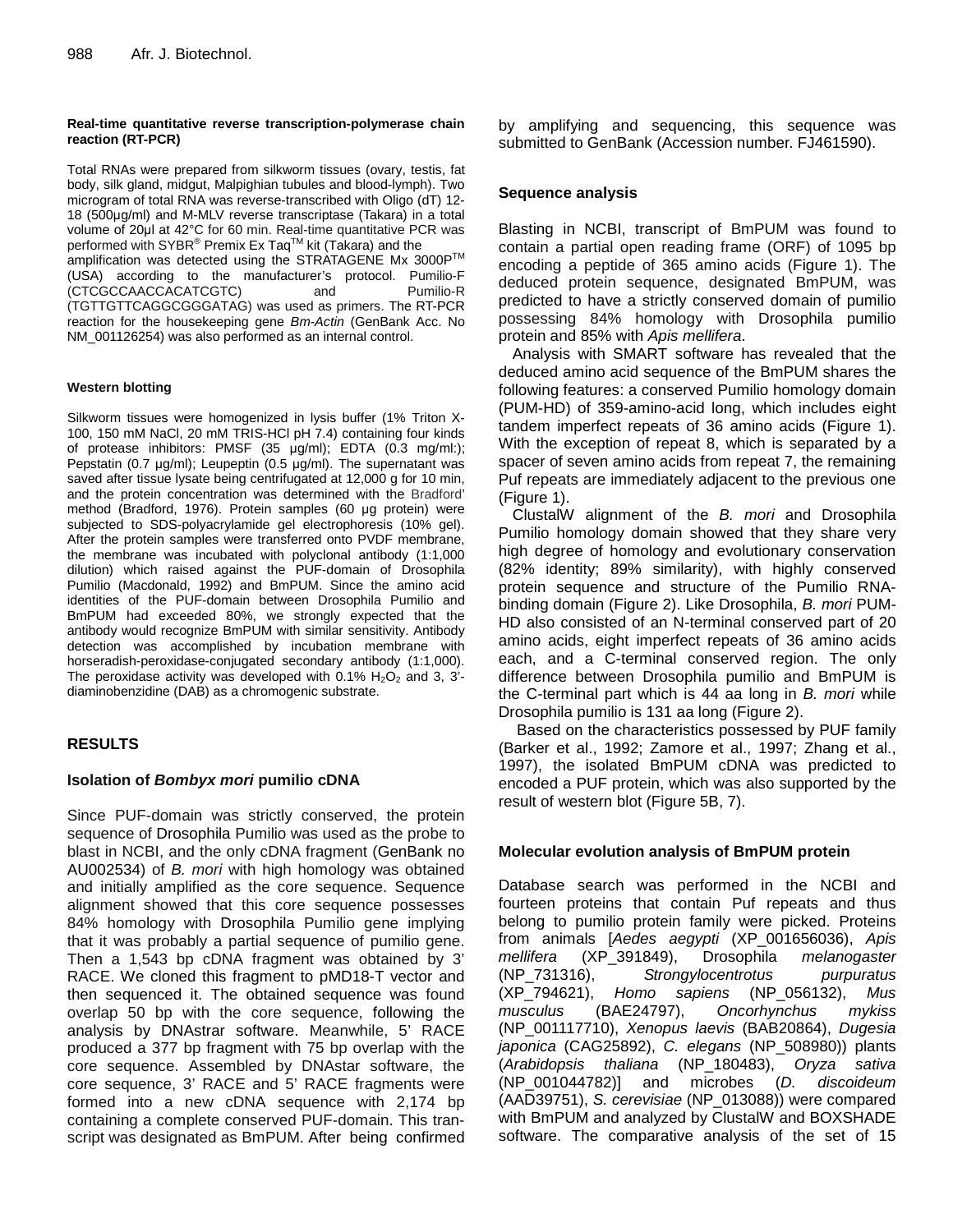gacaageeggeegeggggegetegegtelgetegaggaclieeggaacaaeegetteeeg D K P A A G R S R L L E D F R N N R F P aaccigoagetgogegaeetegoeaaceaeategtegagttelegeaggaeeageaegge Q L R D L A & M I V E F S Q D O H &  $N<sub>1</sub>$ teeagatttgtaeaaeagaaaetagaaagageaaeagteeaagagaaaeaaatggtattt SEFEQUE LERATION CONT aacgaaattateggggcagegtacageeteatgaeggaegtetttgggaattatgtaata NEIIGAAVSLMTDVFGNYVI cagaaatttttcgagcctggcacgaccgaacaaaaaaccacacttgcacaaaaggttgta OKFEFGTTEOKTLAOKVV eaggtgegeggteaegtgeteaaectggegetaeagatgtaegggtgeegggteataeag Q V IC G IT V L N T A L Q W Y G C IC V 1 Q aaggegetegagtetateeegeetgaaeaaeaaeaagaggtegteagaaaaefegaegga KALESIPPEQQQEYRKLDG caegtgettaaatgtgteaaggaceaaaaegggaaecatgttgtteaaaagtgeafagaa H V L K C V R D Q N G N H V V Q K C I E fgegiggageegieagegeiaeagillataataaaegeattegeaggieaagigiaegeg C V E P S A L O F I I N A B A G O V X A cigiocacgoaceegiaeggeigeagegicataeagegeateciegageaeigeaegeee L S T H P Y & C S V I Q R I L E H C T P gagcagaccgcgcccgtactcaacgagctgcatgcccacacagaccaactcatcacggat E O I A P V L N E L H A H T D Q L I T D Q Y G N Y V V Q H V L E H G A G E D R S egeetggtggeegeegtgegeggaaggtgetgeagetetegeageaeaagttegegtee RL Y A N R G K V L Q 1 S Q H K F A S aacgtcgtcgagaagtgegtcacgcaegecaegegcaacgagegegegetgctcategae N V Y E K ( Y T H A T R N E R A L L I D gage fgtgegge tteaaegaenaege te teeaeg teatgatgaaggaeeag ttegegaae ELCGFNDNALHYMMKDQFAN tacgtegtgennmagntgatégnegtegeggageegnegengegtnangtgttgatgene Y V V Q K M I D V A E P T Q R K V 1 M H angateegaeegeacateggetegttgegeangtaeaegtaeggeaageaeateategeg KIRPHIGSLRKYTYGKHIIA angetggagnagttetteatgaaggegeeggageteggeeeeateggeeegeegeegeeg K L E K F F M K A P E L G P I G P P P P ggcgcogtgotttaggcggcaaacaoftttatacatttgtgaatatttgcgattgtacat  $G$  A  $V$   $L$  stop ttgtaagtaaagageeegegegeetgtacatageeaegteeeggeagaetgatgta cagaacgtgcgtatecgaatacttgtaacagttgtafagagtegtetetecgegaettea tatttcgttgcgttttatagttttaagtgttctagtattattcgttgttcgtatgaatct aigtataaatatitgagegteteteatteitgigtaatitatgattegalgeaaagegge gggcgacgggcccaaacgcetegtaggttagttcgttgtagatttactgttagctgggct aggggaccttgaatettetgagegaeggagagatgeegeaggeagttetggaeaategae actatagtegtgategtagegttatttttttgtateaagetgagetetegtttaagtttt atgaaceggcttamaategtatatagactateggatattittagtgeeggtgtgtataga tggteggttataatttgtgaaaatgatatttttgtatattttatgtaatttagttattt agtaaagagccccgcgaagagcgggatcagctctgtcgagtggacgatgcttatgltgla gtgtgtgcttaggttatagtgatgattgtaaagttctgtactgatagatgtagttccgag gtetacettgeegtgtgeaegtegaaeaegtagetgeteeteatteeeetgtgtaataaa attgaataggaagegtagatteetgegaeaeeteagattitttaegtetaggtataattg appataaaattgitgtaaatggetgtacaaaaaatgttaaeaaaautaatttgtgaatee cataatgigatggaattiggatgagacgicgagagagacagcigacggagcogteccict ggaggeetegtetgtaggttgtaetagataaaegiltataagaggateeatetalilaga cattaattaanitaaagcatttetgtaataatattacaatgataanaanaanaanaa anonaaaaaaaa



proteins revealed that the PUM-HD demonstrates a high level of evolutionary conservation (Figure 3). Interestingly, 9 out of 15 proteins compared (*B. mori*, *A. aegypti*, *A. mellifera*, *D. melanogaster*, *S. purpuratus*, *H. sapiens*, *M. musculus*, *O. mykiss*, *X. laevis*) showed high degree of evolutionary conservation (identity is exceed 75%) of the amino acid sequence and structure of the PUM-HD, with similar spacing between Puf repeats and conserved core consensus sequence of each repeat (Figure 3). In contrast, the 6 remaining proteins (*D. japonica*, *C. elegans*, *A. thaliana*, *O. sativa*, *D. discoideum*, *S. cerevisiae*) differed from the other nine (Figure 3).

The evolutionary relationships among BmPUM and other PUF proteins have been figured out as the form of a phylogenetic tree based on the deduced amino acid sequences (Figure 4). The result showed that pumilio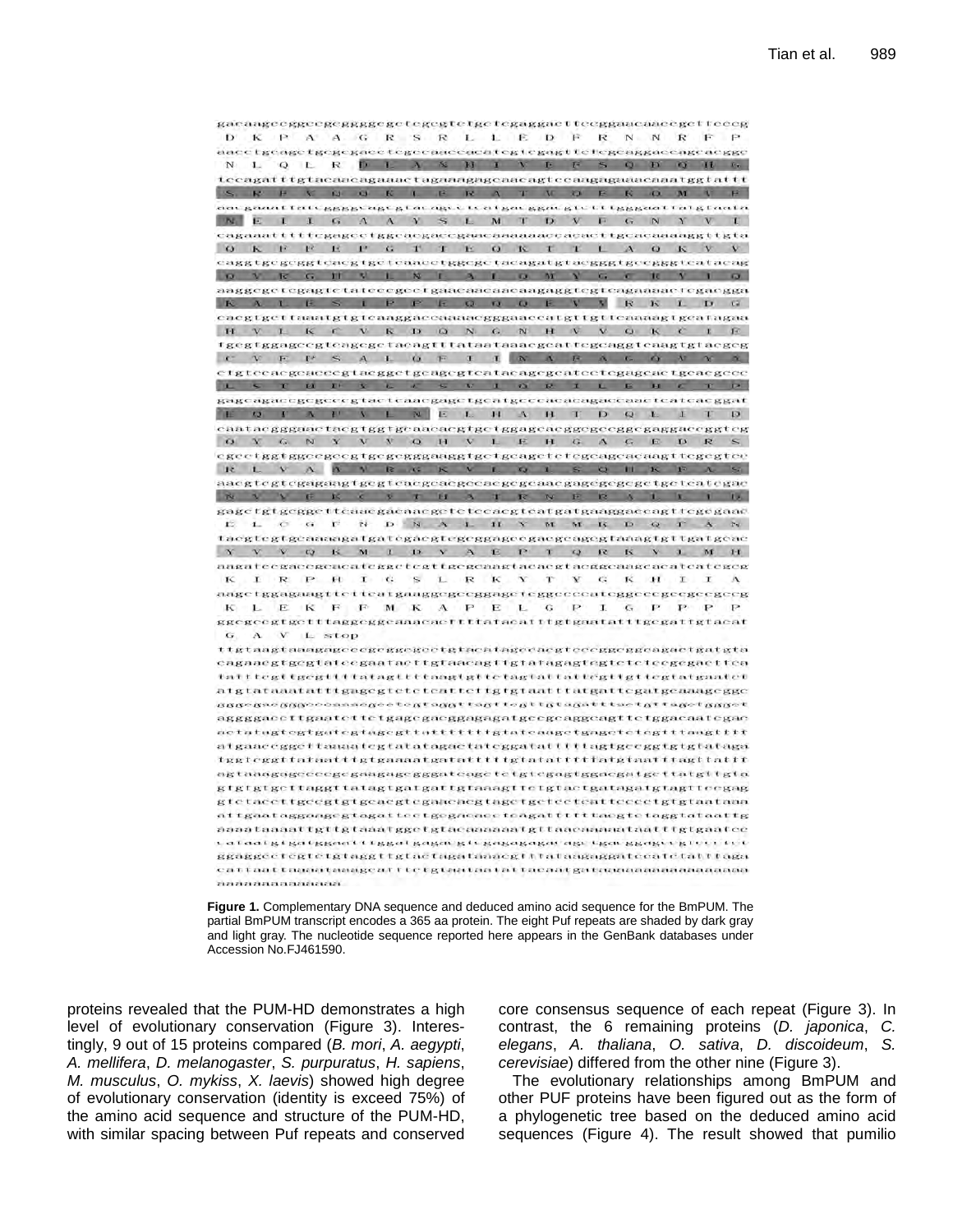

**Figure 2.** Comparative sequence analysis of BmPUM and *Drosophlia* pumilio protein by ClustalW and BOXSHADE software. The amino acid sequence shows very high degree of homology and evolutionary conservation (82% identity, 89% similarity).

proteins from animals, plants, microbes can be classified into three clusters that probably represent divergent subfamilies. The first cluster contains *S. purpuratus* only. The second cluster is further divided into two subgroups; the first subgroup is comprised of *D. japonica*, *C. elegans*, *A. thaliana*, *O. sativa*, *D. discoideum*, *S. cerevisiae.* The second subgroup consists entirely of insect pumila proteins (*B. mori*, *A. aegypti*, *A. mellifera*, *D. melanogaster*). The third cluster consists of vertebrate: amphibians *(X. laevis*), fishes (*O. mykiss*), and mammals (*H. sapiens*, *M. musculus*).

# **Protein expression, purification and polyclonal antiserum production**

The partial coding sequence (603 bp) for *BmPUM* was cloned into the pET30a expression vector and the resulting construct was used to transform *E. coli* strain BL21 (*DE3*), a high level expression fusion protein of about 24 kD was obtained (Figure 5A), which was consistent with the expected molecular mass of the fusion protein of pET30a/BmPUM. The recombinant protein was purified using Ni resin according to the protocol (Figure 5A), and the purified protein was then provided for antisera production.

The specificity of the antiserum for BmPUM was tested by western blotting analysis. The result showed that the antiserum can specifically detect the recombinant protein (Figure 5B), and also can specifically identify BmPUM from the tissue proteins (Figure 7).

# **Tissue expression pattern of BmPUM**

To investigate expression pattern of BmPUM in different tissues, total RNAs (2 µg/sample) of different tissue samples from fifth instar larva at the  $5<sup>th</sup>$  day of the silkworm were used as templates to detected BmPUM mRNA transcript levels by Real-time PCR. The result showed that BmPUM mRNA was detected in all tissues examined (Figure 6). Interestingly, BmPUM was expressed much more intensively in ovary and testis than in other tissues (Figure 6).

Western blotting analysis was then performed to examine the tissue distribution and expression level of BmPUM. Anti-BmPUM polyclonal antibody raised against the PUF-domain gave a specific signal in all the tissues examined (Figure 7). In addition, signals in ovary and testis were stronger than that in the other tissues indicat-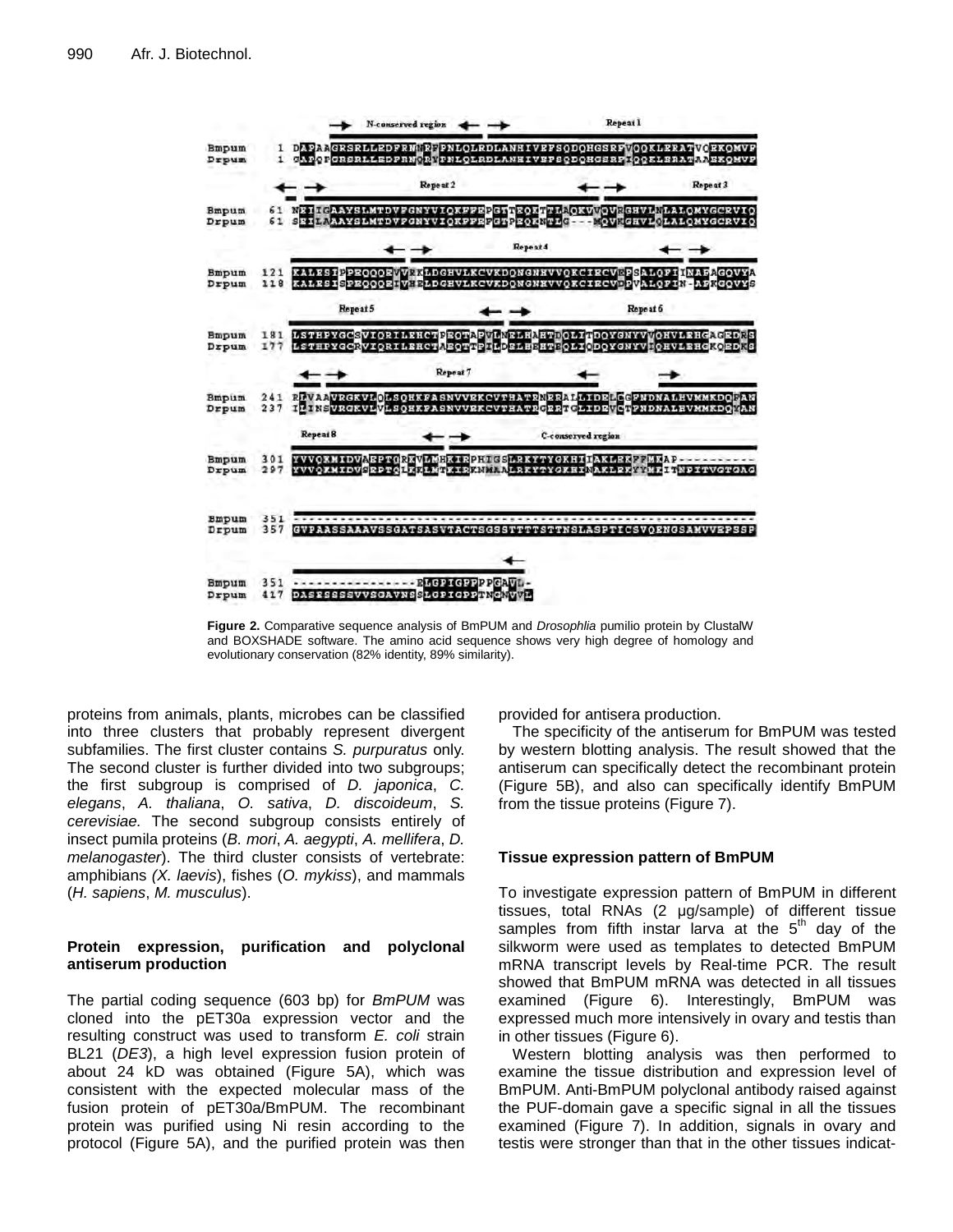|                                                                                                                                                                                                                                                                                                                                                                                                                                                                                                                                                                                                                                                                                                                                                       | Repeat 1                                                                                                                                                                                                                                             | Repeat 2                                                                                                                                                                                                                                                                                                                                                                                                                                                                                                                                            |                                                                             |
|-------------------------------------------------------------------------------------------------------------------------------------------------------------------------------------------------------------------------------------------------------------------------------------------------------------------------------------------------------------------------------------------------------------------------------------------------------------------------------------------------------------------------------------------------------------------------------------------------------------------------------------------------------------------------------------------------------------------------------------------------------|------------------------------------------------------------------------------------------------------------------------------------------------------------------------------------------------------------------------------------------------------|-----------------------------------------------------------------------------------------------------------------------------------------------------------------------------------------------------------------------------------------------------------------------------------------------------------------------------------------------------------------------------------------------------------------------------------------------------------------------------------------------------------------------------------------------------|-----------------------------------------------------------------------------|
| $\begin{tabular}{ll} \texttt{B} \texttt{.more} & & \texttt{c} & \texttt{S} & \texttt{R} & \texttt{S} & \texttt{S} & \texttt{S} & \texttt{S} & \texttt{S} & \texttt{S} & \texttt{S} & \texttt{S} & \texttt{S} & \texttt{S} & \texttt{S} & \texttt{S} & \texttt{S} & \texttt{S} & \texttt{S} & \texttt{S} & \texttt{S} & \texttt{S} & \texttt{S} & \texttt{S} & \texttt{S} & \texttt{S} & \texttt{S} & \texttt{S} & \texttt{S} & \$<br>S.purpurat : $G = K$ . The set of the set of the set of the set of the set of the set of the set of the set of the set of the set of the set of the set of the set of the set of the set of the set of the set of the set of th<br>0. setive : FP-80 DE SN ARSE DAELAS<br>S. carevisi : LEOLRNSSSDRNSNSNGBLKGLPG | ASSET TO A LEAD DRUG AT THE SHIPS STATE OF THE SERIES OF THE SERIES OF THE SERIES OF THE SERIES OF THE SERIES OF THE SERIES OF THE SERIES OF THE SERIES OF THE SERIES OF THE SERIES OF THE SERIES OF THE SERIES OF THE SERIES<br>łе<br><b>BECKDO</b> | coordess work a style for the children in the carry divisions of the coordess of the coordess work in the coor<br>Coordess records with the coordess of the carry divisions of the coordess of the coordess of the coordess of t<br><br><b>GNYVIOKEE EDINABLE ARCHVOT---</b><br>GUAVIOREE HEITES RIBADE ---<br>rissa tootat tuseva en toi on television valministerin toisen valministerin toisen.<br>Yssis toonat aka, veljoi valministerin valministerin valministerin valministerin.<br>Yssis toosatussuvalministerin soolista midvissuvalminist | <b>Ba</b><br><b>TREAT</b>                                                   |
| <b>R</b> иреат 3                                                                                                                                                                                                                                                                                                                                                                                                                                                                                                                                                                                                                                                                                                                                      | Repeat 4                                                                                                                                                                                                                                             | Repeat 5                                                                                                                                                                                                                                                                                                                                                                                                                                                                                                                                            |                                                                             |
| B.mori<br>A. segypti : SOW-BRAZORADES PTEQ --- OREVE<br>A.mellifer : MAY SRVICHALE GPEC -- OFIVE<br>D. melanova : SMC SMORAM SOPEN - CENTRE IN SALE IN SALE IN SALE IN SALE IN SALE IN SALE IN SALE IN SALE IN SALE IN SALE IN SALE IN SALE IN SALE IN SALE IN SALE IN SALE IN SALE IN SALE IN SALE IN SALE IN SALE IN SALE IN SAL<br>O. mykiss : CHZ_CRVIORALES SSDO -- SOLVASLE<br>X. laevis : CHZ/CRVIORALES APPDO VINEWACLE<br>D. japonica : CMV SAVIOKAMS VSKVT .- INIVE 7 3VI.<br>C. elegans : CMV CRVIOKAMS VSSKV .- HEILCAMS SVLKG<br>D.discolde : ONYGERVICKAIRSIKLDK2--ILLID<br>A.thalians : ONYGERVICKAIEWOLDOK--IRANG<br>G.sative : ONYGERVICKAIEWOLDOK--TKANG<br>S.cerevisi :                                                            | CAY CAVIORALE PPEC -- OBVORNE<br>iντ<br>Мü<br>VLB<br>w<br>īvв<br>VL.<br><b>SHVLK</b><br><b>DIGHTLY</b>                                                                                                                                               | WinoNGNBVVOK I E VEPEALUE I NAFAG---- CV <sup>I</sup> AL<br>DOMONAVVOK FERIVERTAL PET DA RN----- OV<br>ступоннаннууси на тубили на намической выполнительности и соступление и с в состоительности с и для составляет<br>Существенну основания с составляется и составляется с составляется и составляется и составляет с составляет с<br>VKDONGHNVIORVIERVSPERINGET DAFTKNNSDNV TD VE VIC VIORVIET DIE OKOE-VIDAL                                                                                                                                  | <b>VENUE</b><br><b>HIVGCBVIORILENGTEEDMAP</b><br>NIVERVIORILENCER TEP-TLANE |
|                                                                                                                                                                                                                                                                                                                                                                                                                                                                                                                                                                                                                                                                                                                                                       | Repeat 6                                                                                                                                                                                                                                             | Repeat 7                                                                                                                                                                                                                                                                                                                                                                                                                                                                                                                                            |                                                                             |
| : HAHTDUM TOOYGHYVVOLVLBII-AGEZ-<br>$B$ , $N$ $O$ $E$ $L$                                                                                                                                                                                                                                                                                                                                                                                                                                                                                                                                                                                                                                                                                             | <b>B. Access : RANDON MARKET AN ARTICLE AND CONTROLL IN A SECTION AND THE RELEASE AND RELEASE AND LOCATED AND CONTROLL IN A SECTION AND THE RELEASE AND LOCATED AND CONTROLL IN A SECTION OF A RELEASE AND LOCATED AT A RELEASE</b>                  |                                                                                                                                                                                                                                                                                                                                                                                                                                                                                                                                                     |                                                                             |
|                                                                                                                                                                                                                                                                                                                                                                                                                                                                                                                                                                                                                                                                                                                                                       | Repeat B                                                                                                                                                                                                                                             |                                                                                                                                                                                                                                                                                                                                                                                                                                                                                                                                                     |                                                                             |
|                                                                                                                                                                                                                                                                                                                                                                                                                                                                                                                                                                                                                                                                                                                                                       |                                                                                                                                                                                                                                                      | EKAT AKLAR                                                                                                                                                                                                                                                                                                                                                                                                                                                                                                                                          |                                                                             |

**Figure 3.** Multiple amino acid sequence alignment of PUM-HD located in pumilio with the other homologous deposited in NCBI databases with ClustalW and BOXSHADE software. The Puf repeats are indicated with dark straight line. The conserved residues are shaded in thick and in grey. The conserved Puf repeats are marked above the alignment.

ing its higher expression levels in ovary and testis (Figure 7), which is consistent with the levels of BmPUM mRNAs.

## **DISCUSSION**

Members of Pumilio family of RNA-binding proteins repress translation through recognition of the target mRNAs by the PUF domain. Studies of pumilio in *D. melanogaster*, *C. elegans* and *S. cerevisiae* have shown that pumilio proteins are sequence specific RNA-binding proteins capable of recognizing specific sequence in the 3' UTR of the target mRNAs and acting as translational repressors during development and differentiation (Murata and Wharton, 1995; Zhang et al., 1997; Asaoka-Taguchi et al., 1999; Kraemer et al., 1999; Olivas,and Parker, 2000; Sonoda and Wharton, 2001; Tadauchi et

## al., 2001; Crittenden et al., 2002).

We have isolated a cDNA clone for *BmPUM* for the first time. Partial nucleotide sequence of *BmPUM* was obtained by 3'RACE and 5'RACE for the complex hairpin structure which was probably caused by rich GC content in the 5' region. The results indicated that, like other species, the product of the BmPUM mRNA possesses a typical PUF-domain and is expected to function as a translational repressor. Wickens et al. (2002) found that PUM-HD is the only conserved region among invertebrate and vertebrate Pumilio family members (Wickens et al., 2002). Before Wickens et al. (2002) had also pointed out PUM-HD alone is sufficient for the function of Pumilio in Drosophila (Wharton et al., 1998).

Comparison of BmPUM and Drosophila pumilio showed that their PUF-domain part has 83% homology demonstrating a high degree of evolutionary conservation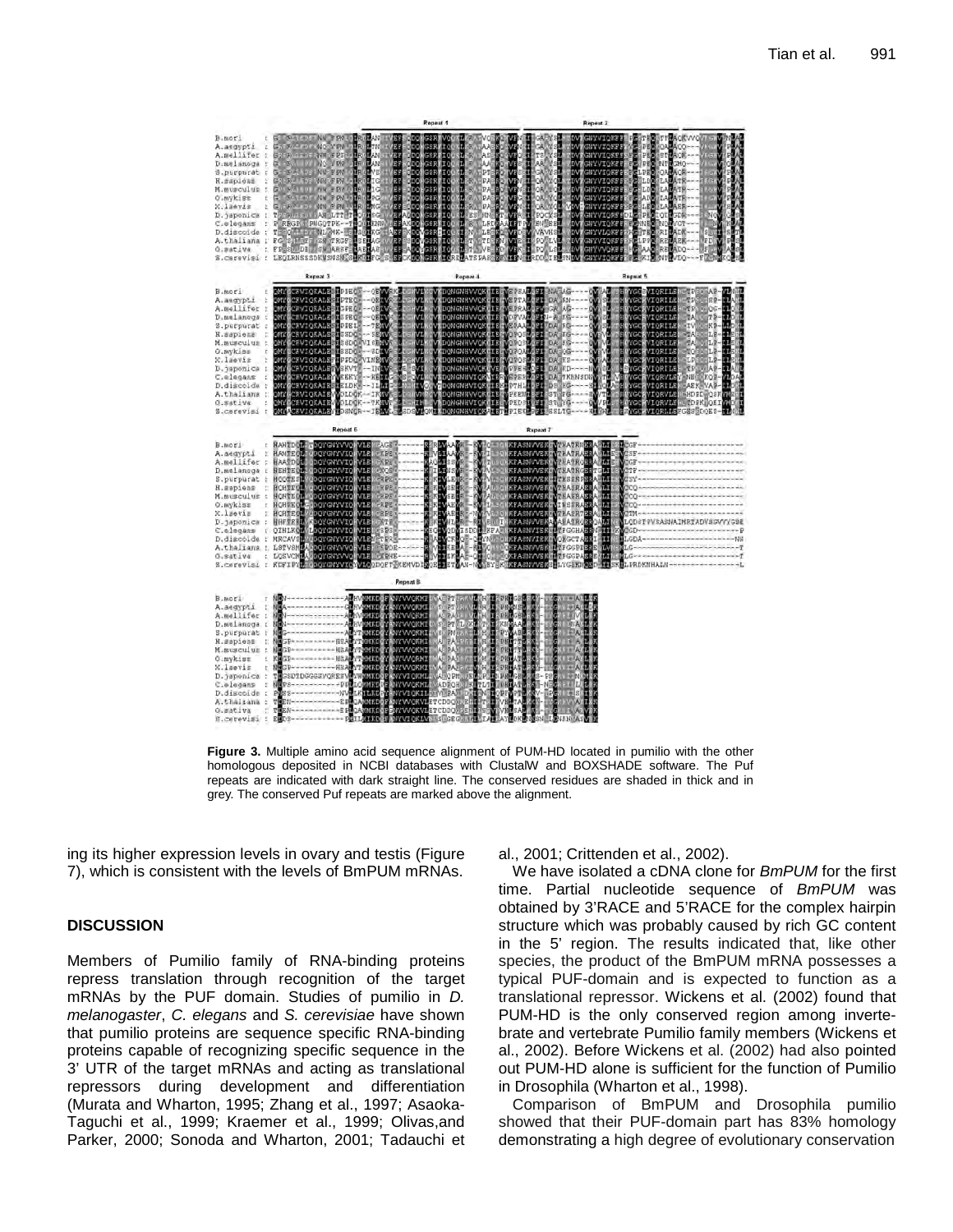

**Figure 4.** Phylogenetic relationships of PUM-HD in plants, animals and microbes. The analysis is performed with ClustalW software. BmPUM is marked with a blank box.



**Figure 5.** (A) SDS-PAGE of fusion protein M. Protein marker; lane 1, Protein of *E*. *coli* BL21 carrying pET30a induced by IPTG; lane 2, Protein of *E. coli* BL21 carrying pET30a/BmPUM induced by IPTG; lane 3, purified His/ BmPUM fusion protein. (B) Western blot analysis of *E. coli* expressed protein using the anti-BmPUM antibody and anti-Drosophila pumilio antibody. Lane 1, *E. coli* expressed BmPUM fusion protein detected by anti-BmPUM antibody; lane 2, *E. coli* expressed BmPUM fusion protein detected by anti-Drosophila pumilio antibody.

of the pumilio RNA-binding domain structure. In addition, comparative analysis of a set of pumilio proteins from animals, plants and microbes also showed a high level of evolutionary conservation, suggesting that PUM-HD is an ancient protein domain. On the other hand, the comparison also revealed there are at least three evolutionarily divergent groups within the pumilio family, and BmPUM belongs to a group that is represented by prototypical Drosophila Pumilio, which encompasses other invertebrate PUF proteins.

Our real-time PCR result and Western blotting analysis indicated that BmPUM is expressed in all tissues examined. The most significant difference was its relatively higher expression levels in the ovary and testis. This observation may well be attributed to the suggested roles of the pumilio protein in the development of germline stem cell (Moore et al., 2003; Bachorik and Kimble, 2005; Fox et al., 2005; Szakmary et al., 2005; Urano et al., 2005). In addition, widespread tissue expression of the BmPUM was also similar to Drosophila Pumilio. Recent reports demonstrated that besides germline, *pumilio* mutations in Drosophila affect other tissues as well (Forbes and Lehmann, 1998; Schweers et al., 2002). This is consistent with the fact that in Drosophila expression of pumilio is not restricted to the germline. Based on those research results, we inferred that BmPUM was probably involved in the control of the asymmetric division and cell fate specification in a variety of tissues.

In conclusion, BmPUM belongs to evolutionarily conserved ancient family of RNA-binding proteins. Studies of invertebrate and vertebrate species had shown that pumilio proteins are structurally and functionally conserved suggesting BmPUM could also play an important role in translational regulation of embryogenesis as well as cell development and differentiation (Crittenden et al., 2002; Wickens et al., 2002). On the basis of series observations, it was recently suggested that an ancestral function of Pumilio proteins is to support mitotic proliferation of stem cells (Wickens et al., 2002). Silkworm is an important economic insect and is regard-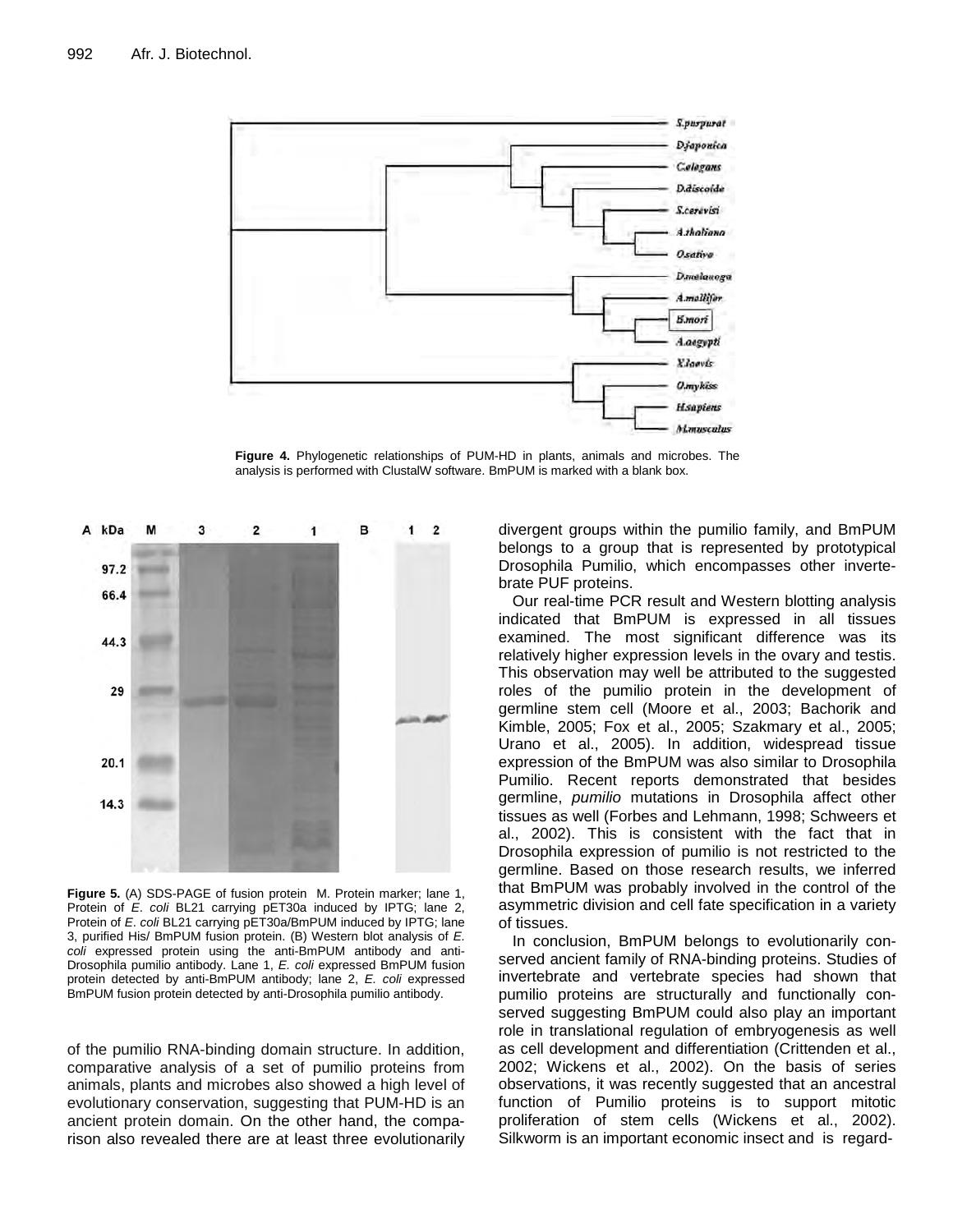

**Figure 6.** Expression profiles of BmPUM in *B. mori* day 3 fifth instar larvae. Real-time PCR analysis were performed using total RNA from testis (T), ovary (O), fat body (F), Malpighian tubules (Mt), silkgland (Sg), midgut (Mg), blood-lymph (B). *BmActin* was used as an internal control. The data show means  $\pm$  standard errors (N = 3).



**Figure 7.** Western blot analysis of tissue expression of *Bombyx mori*. Lysates prepared from the indicated *Bombyx mori* tissues were electrophoresed on 10% acrylamide gel and then blotted onto PVDF membrane. The membrane was probed with anti-BmPUM antibody and anti-Drosophila pumilio antibody. O (Ovary); T (testis); Mt (Malpighian tubules); Sg (silk gland); F(fat body); Mg (midgut); B (blood-lymph); Dro-T (testis protein was detected by anti-Drosophila pumilio antibody)

ed as a model insect of Lepidoptera. The presence of BmPUM in the germ cell must have relationship with the development and economic trait of silkworm. Thus, functional characterization of BmPUM should be elucidated to further understand conserved molecular mechanisms that regulate asymmetric division and self-renewal of stem cells.

# **ACKNOWLEDGEMENTS**

We thank Dr. Paul McDonald for providing anti-Drosophila Pumilio antisera. This study was supported by grant from the National Basic Research Program of China (No.2005CB121000) and grants from Jiangsu Sci-Tech Support Project – Agriculture (No. BE2008379) and China National "863" Project (No. 2008AA10Z145).

### **REFERENCES**

- Asaoka-Taguchi M, Yamada M, Nakamura A, Hanyu K, Kobayashi S (1999). Maternal Pumilio acts together with Nanos in germline development in Drosophila embryos. Nat. Cell Biol. 1: 431-437.
- Bachorik JL, Kimble J (2005). Redundant control of the Caenorhabditis elegans sperm/oocyte switch by PUF-8 and FBF-1,two distinct PUF RNA-binding proteins. Proc. Natl. Acad. Sci. USA. 102: 10893-10897.
- Barker DD, Wang C, Moore J, Dickinson LK, Lehmann R (1992). Pumilio is essential for function but not for distribution of the Drosophila abdominal determinant Nanos. Genes Dev. 6: 2312-2326.
- Bradford MM (1976). A rapid and sensitive method for the quantitation of microgram quantities of protein utilizing the principle of protein-dye binding. Anal. Biochem. 72: 248-254.
- Crittenden SL, Bernstein DS, Bachorik JL, Thompson BE, Gallegos M, Petcherski AG, Moulder G, Barstead R, Wickens M, Kimble J (2002). A conserved RNA-binding protein controls germline stem cells in Caenorhabditis elegans. Nature 417: 660-663.
- Edwards TA, Trincao J, Escalante CR, Wharton RP, Aggarwal AK (2000). Crystallization and characterization of Pumilo: a novel RNA binding protein. J. Struct. Biol. 132: 251-254.
- Forbes A, Lehmann R (1998) Nanos and Pumilio have critical roles in the development and function of Drosophila germline stem cells. Development (Cambridge, England). 125: 679-690.
- Fox M, Urano J, Reijo Pera RA (2005). Identification and characterization of RNA sequences to which human PUMILIO-2 (PUM2) and deleted in Azoospermia-like (DAZL) bind. Genomics 85: 92-105.
- Kraemer B, Crittenden S, Gallegos M, Moulder G, Barstead R, Kimble J, Wickens M (1999). NANOS-3 and FBF proteins physically interact to control the sperm-oocyte switch in *Caenorhabditis elegans*. Curr Biol. 9: 1009-1018.
- Luitjens C, Gallegos M, Kraemer B, Kimble J, Wickens M (2000). CPEB proteins control two key steps in spermatogenesis in *C. elegans*. Genes Dev. 14: 2596-2609.
- Macdonald PM (1992). The Drosophila pumilio gene: an unusually long transcription unit and an unusual protein. Development (Cambridge, England). 114: 221-232.
- Moore FL, Jaruzelska J, Fox MS, Urano J, Firpo MT, Turek PJ, Dorfman DM, Pera RA (2003). Human Pumilio-2 is expressed in embryonic stem cells and germ cells and interacts with DAZ (Deleted in AZoospermia) and DAZ-like proteins. Proc. Natl. Acad. Sci. USA. 100: 538-543.
- Murata Y, Wharton RP (1995).Binding of pumilio to maternal hunchback mRNA is required for posterior patterning in Drosophila embryos. Cell 80: 747-756.